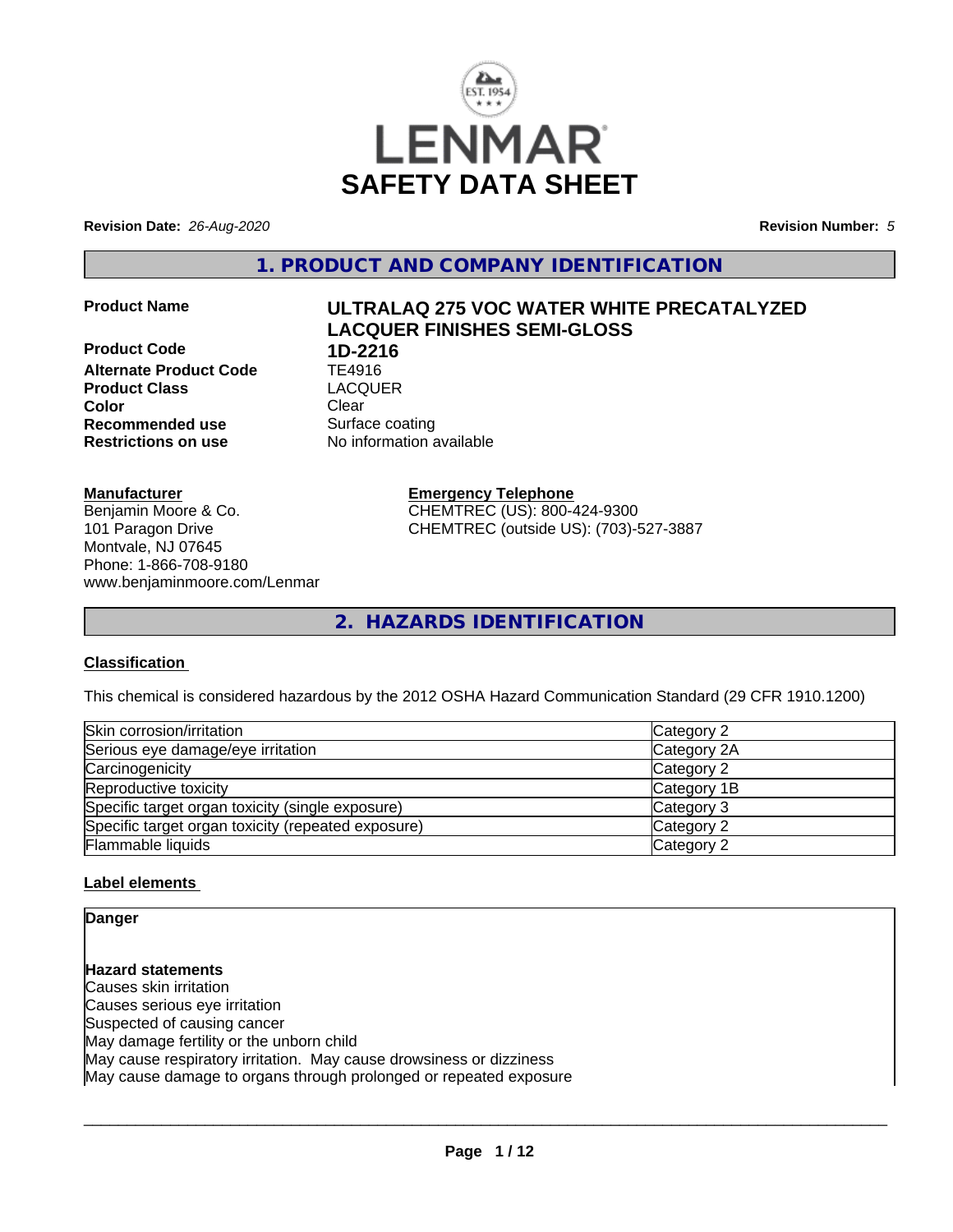Highly flammable liquid and vapor



#### **Precautionary Statements - Prevention**

Obtain special instructions before use Do not handle until all safety precautions have been read and understood Use personal protective equipment as required Wash face, hands and any exposed skin thoroughly after handling Wear eye/face protection Do not breathe dust/fume/gas/mist/vapors/spray Use only outdoors or in a well-ventilated area Keep away from heat, hot surfaces, sparks, open flames and other ignition sources. No smoking Keep container tightly closed Ground/bond container and receiving equipment Use explosion-proof electrical/ventilating/lighting/equipment Use only non-sparking tools Take precautionary measures against static discharge Keep cool

\_\_\_\_\_\_\_\_\_\_\_\_\_\_\_\_\_\_\_\_\_\_\_\_\_\_\_\_\_\_\_\_\_\_\_\_\_\_\_\_\_\_\_\_\_\_\_\_\_\_\_\_\_\_\_\_\_\_\_\_\_\_\_\_\_\_\_\_\_\_\_\_\_\_\_\_\_\_\_\_\_\_\_\_\_\_\_\_\_\_\_\_\_

#### **Precautionary Statements - Response**

IF exposed or concerned: Get medical advice/attention

**Eyes**

IF IN EYES: Rinse cautiously with water for several minutes. Remove contact lenses, if present and easy to do. Continue rinsing

If eye irritation persists: Get medical advice/attention

**Skin**

If skin irritation occurs: Get medical advice/attention

IF ON SKIN (or hair): Remove/Take off immediately all contaminated clothing. Rinse skin with water/shower Wash contaminated clothing before reuse

#### **Inhalation**

IF INHALED: Remove victim to fresh air and keep at rest in a position comfortable for breathing **Fire**

In case of fire: Use CO2, dry chemical, or foam for extinction

#### **Precautionary Statements - Storage**

Store locked up Store in a well-ventilated place. Keep container tightly closed

#### **Precautionary Statements - Disposal**

Dispose of contents/container to an approved waste disposal plant

#### **Hazards not otherwise classified (HNOC)**

Rags, steel wool or waste soaked with this product may spontaneously catch fire if improperly discarded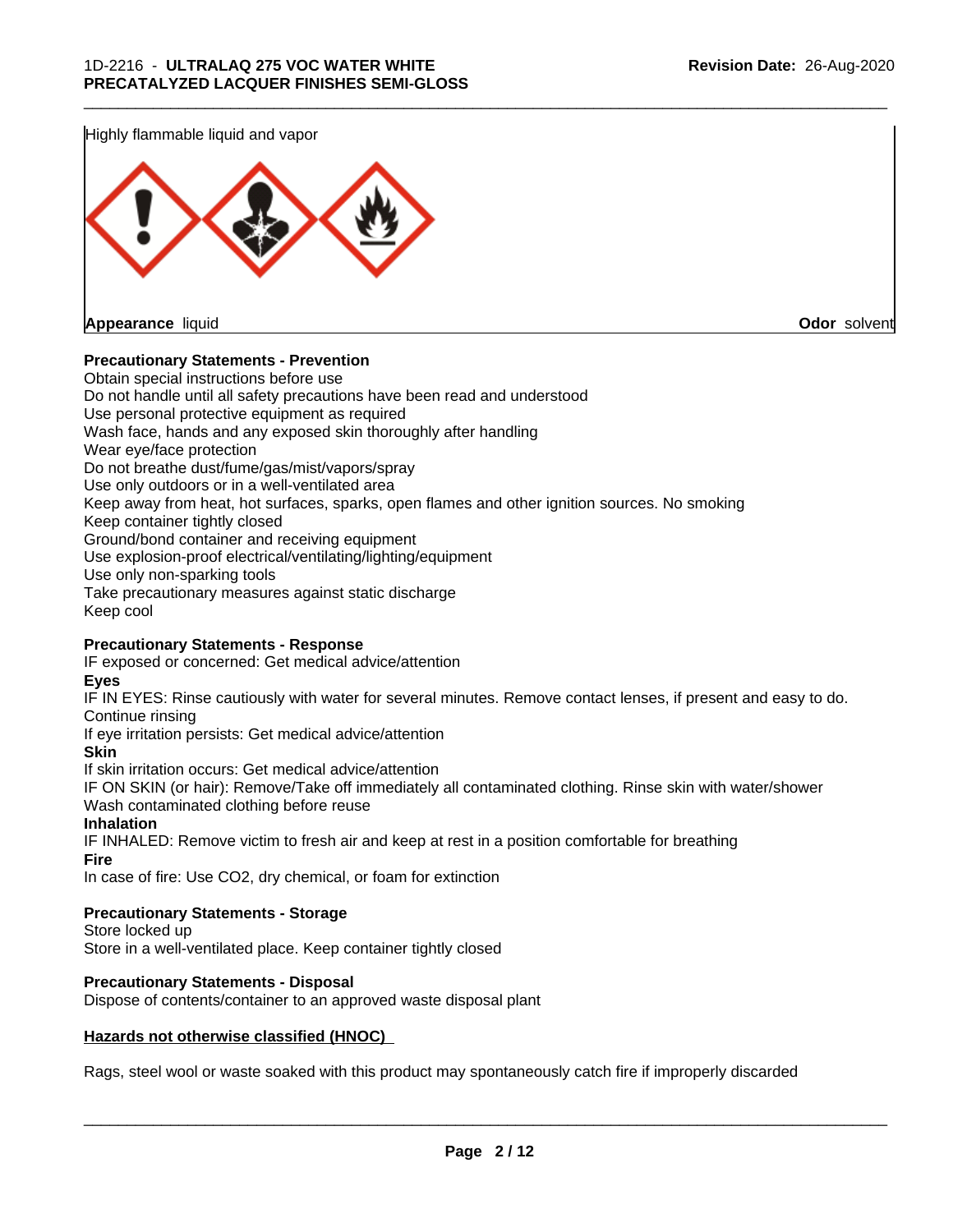#### **Other information**

No information available

### **3. COMPOSITION INFORMATION ON COMPONENTS**

\_\_\_\_\_\_\_\_\_\_\_\_\_\_\_\_\_\_\_\_\_\_\_\_\_\_\_\_\_\_\_\_\_\_\_\_\_\_\_\_\_\_\_\_\_\_\_\_\_\_\_\_\_\_\_\_\_\_\_\_\_\_\_\_\_\_\_\_\_\_\_\_\_\_\_\_\_\_\_\_\_\_\_\_\_\_\_\_\_\_\_\_\_

| <b>Chemical name</b>     | CAS No.        | Weight-%    |
|--------------------------|----------------|-------------|
| Acetone                  | 67-64-1        | $45 - 50$   |
| 4-Chlorobenzotrifluoride | 98-56-6        | $15 - 20$   |
| cellulose, nitrate       | 9004-70-0      | $5 - 10$    |
| Isobutyl alcohol         | 78-83-1        | - 5         |
| Soybean oil, epoxidized  | 8013-07-8      | - 5         |
| 2,6-Dimethyl-4-Heptanone | 108-83-8       | - 5         |
| Xvlene                   | 1330-20-7      | - 5         |
| Butyl benzyl phthalate   | 85-68-7        | 1 - 5       |
| Ethyl benzene            | $100 - 41 - 4$ | $0.1 - 0.5$ |

### **4. FIRST AID MEASURES**

#### **Description of first aid measures**

| <b>General Advice</b>                            | If symptoms persist, call a physician. Show this safety data sheet to the doctor in<br>attendance.                                                                                            |
|--------------------------------------------------|-----------------------------------------------------------------------------------------------------------------------------------------------------------------------------------------------|
| <b>Eye Contact</b>                               | Immediate medical attention is required. Immediately flush with plenty of water.<br>After initial flushing, remove any contact lenses and continue flushing for at least<br>15 minutes.       |
| <b>Skin Contact</b>                              | Wash off immediately with soap and plenty of water removing all contaminated<br>clothes and shoes. If skin irritation persists, call a physician.                                             |
| <b>Inhalation</b>                                | Move to fresh air. If symptoms persist, call a physician.<br>If not breathing, give artificial respiration. Call a physician immediately.                                                     |
| Ingestion                                        | Clean mouth with water and afterwards drink plenty of water. Do not induce<br>vomiting without medical advice. Never give anything by mouth to an unconscious<br>person. Consult a physician. |
| <b>Protection Of First-Aiders</b>                | Use personal protective equipment.                                                                                                                                                            |
| <b>Most Important</b><br><b>Symptoms/Effects</b> | No information available.                                                                                                                                                                     |
| <b>Notes To Physician</b>                        | Treat symptomatically.                                                                                                                                                                        |

### **5. FIRE-FIGHTING MEASURES**

| <b>Flammable Properties</b>         | Vapors may travel considerable distance to a source of<br>ignition and flash back. Vapors may cause flash fire. |
|-------------------------------------|-----------------------------------------------------------------------------------------------------------------|
| <b>Suitable Extinguishing Media</b> | Foam, dry powder or water. Use extinguishing measures                                                           |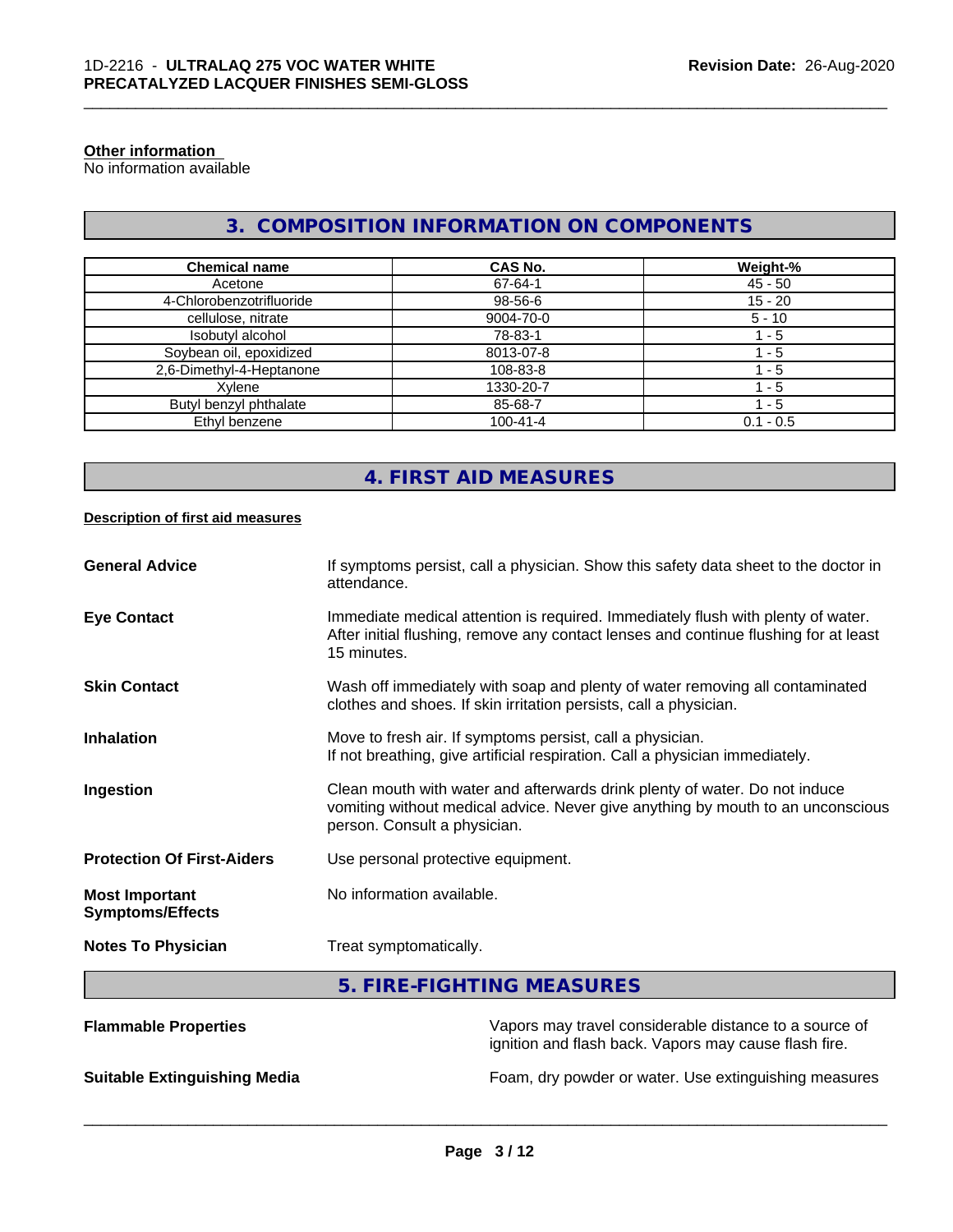|                                                                                                   |                        | surrounding environment.                                                                                                                                                                                                                                                                       | that are appropriate to local circumstances and the |  |
|---------------------------------------------------------------------------------------------------|------------------------|------------------------------------------------------------------------------------------------------------------------------------------------------------------------------------------------------------------------------------------------------------------------------------------------|-----------------------------------------------------|--|
| Protective equipment and precautions for firefighters                                             |                        | As in any fire, wear self-contained breathing apparatus<br>pressure-demand, MSHA/NIOSH (approved or equivalent)<br>and full protective gear.                                                                                                                                                   |                                                     |  |
| <b>Hazardous combustion products</b>                                                              |                        | Burning may result in carbon dioxide, carbon monoxide<br>and other combustion products of varying composition<br>which may be toxic and/or irritating.                                                                                                                                         |                                                     |  |
| <b>Specific Hazards Arising From The Chemical</b>                                                 |                        | Flammable. Flash back possible over considerable<br>distance. Keep product and empty container away from<br>heat and sources of ignition. Closed containers may<br>rupture if exposed to fire or extreme heat. Thermal<br>decomposition can lead to release of irritating gases and<br>vapors. |                                                     |  |
| <b>Sensitivity to mechanical impact</b>                                                           |                        | No                                                                                                                                                                                                                                                                                             |                                                     |  |
| Sensitivity to static discharge                                                                   |                        | Yes                                                                                                                                                                                                                                                                                            |                                                     |  |
| <b>Flash Point Data</b><br>Flash point (°F)<br>Flash Point (°C)<br><b>Method</b>                  |                        | -4<br>$-20$<br><b>PMCC</b>                                                                                                                                                                                                                                                                     |                                                     |  |
| <b>Flammability Limits In Air</b>                                                                 |                        |                                                                                                                                                                                                                                                                                                |                                                     |  |
| Lower flammability limit:<br><b>Upper flammability limit:</b>                                     |                        | Not available<br>Not available                                                                                                                                                                                                                                                                 |                                                     |  |
| Health: 2<br><b>NFPA</b>                                                                          | <b>Flammability: 3</b> | Instability: 1                                                                                                                                                                                                                                                                                 | <b>Special: Not Applicable</b>                      |  |
| <b>NFPA Legend</b><br>0 - Not Hazardous<br>1 - Slightly<br>2 - Moderate<br>3 - High<br>4 - Severe |                        |                                                                                                                                                                                                                                                                                                |                                                     |  |

\_\_\_\_\_\_\_\_\_\_\_\_\_\_\_\_\_\_\_\_\_\_\_\_\_\_\_\_\_\_\_\_\_\_\_\_\_\_\_\_\_\_\_\_\_\_\_\_\_\_\_\_\_\_\_\_\_\_\_\_\_\_\_\_\_\_\_\_\_\_\_\_\_\_\_\_\_\_\_\_\_\_\_\_\_\_\_\_\_\_\_\_\_

*The ratings assigned are only suggested ratings, the contractor/employer has ultimate responsibilities for NFPA ratings where this system is used.*

*Additional information regarding the NFPA rating system is available from the National Fire Protection Agency (NFPA) at www.nfpa.org.*

### **6. ACCIDENTAL RELEASE MEASURES**

| <b>Personal Precautions</b> | Remove all sources of ignition. Take precautions to prevent flashback. Ground<br>and bond all containers and handling equipment. Take precautionary measures<br>against static discharges. Ensure adequate ventilation. Avoid contact with skin,<br>eyes and clothing. Use personal protective equipment. |
|-----------------------------|-----------------------------------------------------------------------------------------------------------------------------------------------------------------------------------------------------------------------------------------------------------------------------------------------------------|
| <b>Other Information</b>    | Prevent further leakage or spillage if safe to do so. Do not allow material to<br>contaminate ground water system. Prevent product from entering drains. Do not                                                                                                                                           |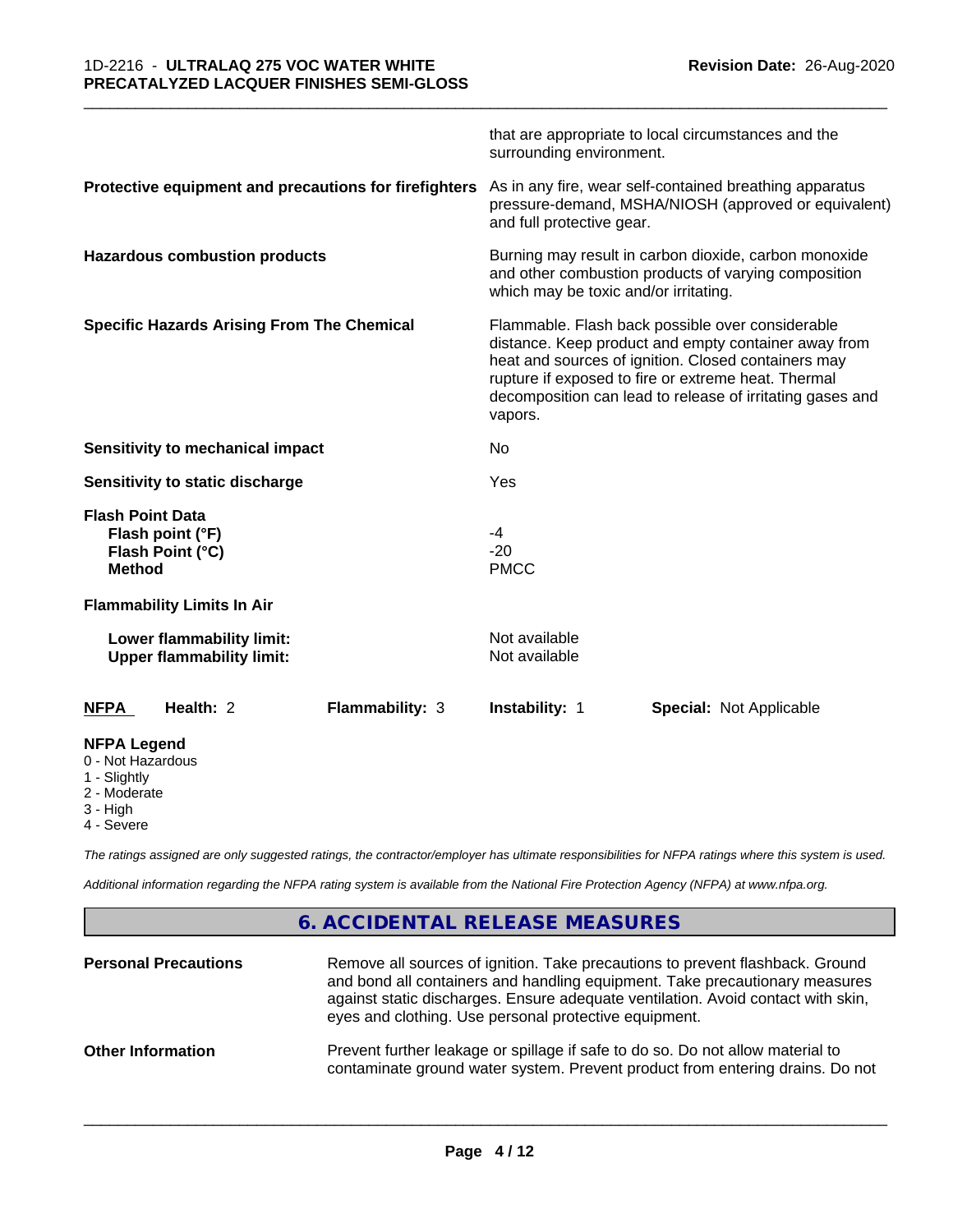|                                  | flush into surface water or sanitary sewer system. Local authorities should be<br>advised if significant spillages cannot be contained.                                                                                                                                                                                                                                                                                                        |
|----------------------------------|------------------------------------------------------------------------------------------------------------------------------------------------------------------------------------------------------------------------------------------------------------------------------------------------------------------------------------------------------------------------------------------------------------------------------------------------|
| <b>Environmental precautions</b> | See Section 12 for additional Ecological Information.                                                                                                                                                                                                                                                                                                                                                                                          |
| <b>Methods for Cleaning Up</b>   | Dam up. Soak up with inert absorbent material. Use a non-sparking or explosion<br>proof means to transfer material to a sealed, appropriate container for disposal.<br>Clean contaminated surface thoroughly.                                                                                                                                                                                                                                  |
|                                  | 7. HANDLING AND STORAGE                                                                                                                                                                                                                                                                                                                                                                                                                        |
| <b>Handling</b>                  | Avoid contact with skin, eyes and clothing. Wear personal protective equipment.<br>Do not breathe vapors or spray mist. Use only in ventilated areas. Prevent vapor<br>build-up by providing adequate ventilation during and after use.                                                                                                                                                                                                        |
|                                  | Take precautionary measures against static discharges. To avoid ignition of<br>vapors by static electricity discharge, all metal parts of the equipment must be<br>grounded. Keep away from heat, sparks and flame. Do not smoke. Extinguish all<br>flames and pilot lights, and turn off stoves, heaters, electric motors and other<br>sources of ignition during use and until all vapors are gone. Ignition and/or flash<br>back may occur. |
| <b>Storage</b>                   | Keep containers tightly closed in a dry, cool and well-ventilated place. Keep away<br>from heat. Keep away from open flames, hot surfaces and sources of ignition.<br>Keep in properly labeled containers. Keep out of the reach of children.                                                                                                                                                                                                  |
|                                  | <b>DANGER</b> - Rags, steel wool or waste soaked with this product may<br>spontaneously catch fire if improperly discarded. Immediately after use, place<br>rags, steel wool or waste in a sealed water-filled metal container.                                                                                                                                                                                                                |
| <b>Incompatible Materials</b>    | Incompatible with strong acids and bases and strong oxidizing agents.                                                                                                                                                                                                                                                                                                                                                                          |
|                                  | Technical measures/Precautions Ensure adequate ventilation. Use only where airflow will keep vapors from building<br>up in or near the work area in adjoining rooms. Comply with all national, state, and<br>local codes pertaining to the storage, handling, dispensing and disposal of<br>flammable liquids.                                                                                                                                 |
|                                  | Dissipate static electricity during transfer by grounding and bonding containers<br>and equipment before transferring material. All equipment should be non-sparking<br>and explosion proof. Use explosion proof electrical equipment for ventilation,<br>lighting and material handling.                                                                                                                                                      |

### **8. EXPOSURE CONTROLS/PERSONAL PROTECTION**

#### **Exposure Limits**

| <b>Chemical name</b>     | <b>ACGIH TLV</b>               | <b>OSHA PEL</b>              |
|--------------------------|--------------------------------|------------------------------|
| Acetone                  | STEL: 500 ppm                  | 1000 ppm - $TWA$             |
|                          | TWA: 250 ppm                   | 2400 mg/m <sup>3</sup> - TWA |
| 4-Chlorobenzotrifluoride | TWA: 2.5 mg/m <sup>3</sup> $F$ | $2.5 \text{ mg/m}^3$ - TWA   |
| Isobutyl alcohol         | TWA: 50 ppm                    | 100 ppm - TWA                |
|                          |                                | 300 mg/m <sup>3</sup> - TWA  |
| 2,6-Dimethyl-4-Heptanone | TWA: 25 ppm                    | 50 ppm - TWA                 |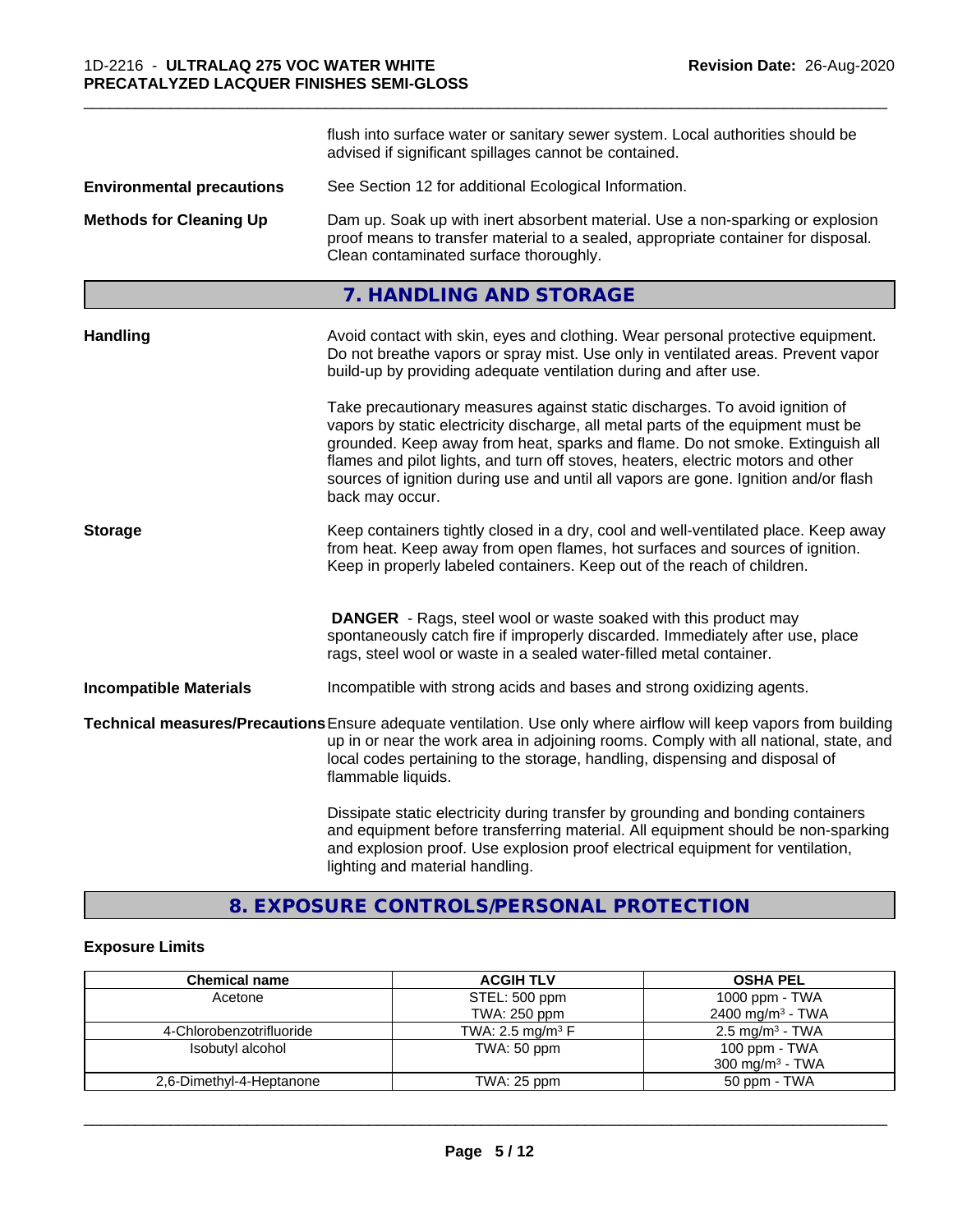#### \_\_\_\_\_\_\_\_\_\_\_\_\_\_\_\_\_\_\_\_\_\_\_\_\_\_\_\_\_\_\_\_\_\_\_\_\_\_\_\_\_\_\_\_\_\_\_\_\_\_\_\_\_\_\_\_\_\_\_\_\_\_\_\_\_\_\_\_\_\_\_\_\_\_\_\_\_\_\_\_\_\_\_\_\_\_\_\_\_\_\_\_\_ 1D-2216 - **ULTRALAQ 275 VOC WATER WHITE PRECATALYZED LACQUER FINISHES SEMI-GLOSS**

|                                                                                                       |                                                                                                                                                                                                                                                                                                                                                                     | 290 mg/m <sup>3</sup> - TWA                                                     |  |
|-------------------------------------------------------------------------------------------------------|---------------------------------------------------------------------------------------------------------------------------------------------------------------------------------------------------------------------------------------------------------------------------------------------------------------------------------------------------------------------|---------------------------------------------------------------------------------|--|
| Xylene                                                                                                | STEL: 150 ppm                                                                                                                                                                                                                                                                                                                                                       | 100 ppm - TWA                                                                   |  |
|                                                                                                       | TWA: 100 ppm                                                                                                                                                                                                                                                                                                                                                        | 435 mg/m $3$ - TWA                                                              |  |
| Ethyl benzene                                                                                         | TWA: 20 ppm                                                                                                                                                                                                                                                                                                                                                         | 100 ppm - TWA                                                                   |  |
|                                                                                                       |                                                                                                                                                                                                                                                                                                                                                                     | 435 mg/m $3$ - TWA                                                              |  |
| Legend<br>OSHA - Occupational Safety & Health Administration Exposure Limits<br>N/E - Not Established | ACGIH - American Conference of Governmental Industrial Hygienists Exposure Limits                                                                                                                                                                                                                                                                                   |                                                                                 |  |
| <b>Appropriate engineering</b><br>controls                                                            |                                                                                                                                                                                                                                                                                                                                                                     |                                                                                 |  |
| <b>Engineering Measures</b>                                                                           | Ensure adequate ventilation, especially in confined areas.                                                                                                                                                                                                                                                                                                          |                                                                                 |  |
| <b>Personal Protective Equipment</b>                                                                  |                                                                                                                                                                                                                                                                                                                                                                     |                                                                                 |  |
| <b>Eye/Face Protection</b>                                                                            |                                                                                                                                                                                                                                                                                                                                                                     | Safety glasses with side-shields. If splashes are likely to occur, wear Tightly |  |
|                                                                                                       | fitting safety goggles.                                                                                                                                                                                                                                                                                                                                             |                                                                                 |  |
| <b>Skin Protection</b>                                                                                | Long sleeved clothing. Protective gloves.                                                                                                                                                                                                                                                                                                                           |                                                                                 |  |
| <b>Respiratory Protection</b>                                                                         | Use only with adequate ventilation. In operations where exposure limits are<br>exceeded, use a NIOSH approved respirator that has been selected by a<br>technically qualified person for the specific work conditions. When spraying the<br>product or applying in confined areas, wear a NIOSH approved respirator<br>specified for paint spray or organic vapors. |                                                                                 |  |
| <b>Hygiene Measures</b>                                                                               | Avoid contact with skin, eyes and clothing. Remove and wash contaminated<br>clothing before re-use. Wash thoroughly after handling.                                                                                                                                                                                                                                 |                                                                                 |  |

## **9. PHYSICAL AND CHEMICAL PROPERTIES**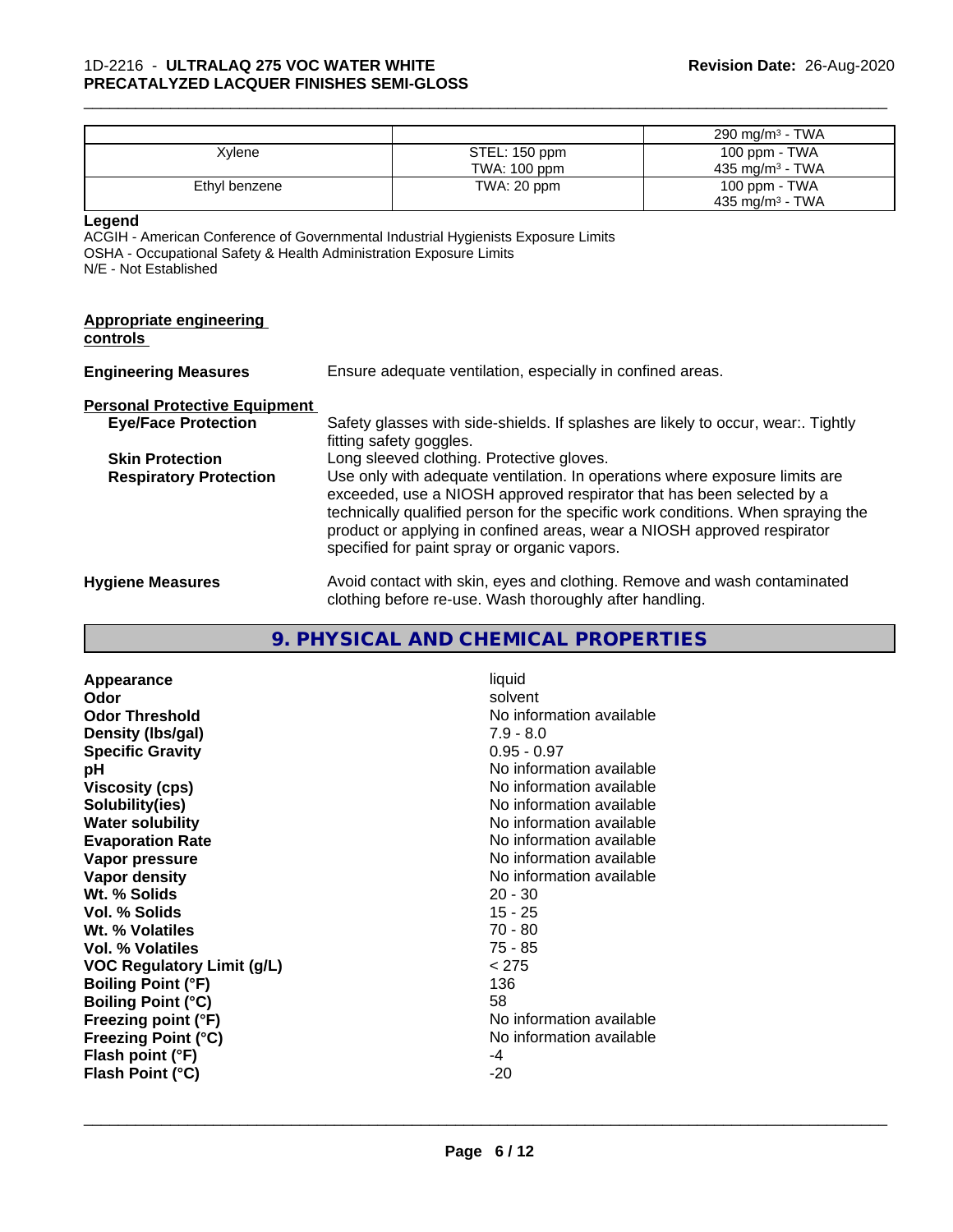#### **Method** PMCC

**Flammability (solid, gas)**<br> **Commability limit:**<br>
Upper flammability limit:<br>
No information available **Upper flammability limit:**<br> **Lower flammability limit:**<br>
No information available<br>
No information available **Lower flammability limit:**<br> **Autoignition Temperature (°F)**<br>
No information available<br>
No information available Autoignition Temperature (°F)<br>
Autoignition Temperature (°C)<br>
No information available **Autoignition Temperature (°C) Decomposition Temperature (°F)**<br> **Decomposition Temperature (°C)** No information available<br>
No information available **Decomposition Temperature (°C)**<br>Partition coefficient

**No information available** 

\_\_\_\_\_\_\_\_\_\_\_\_\_\_\_\_\_\_\_\_\_\_\_\_\_\_\_\_\_\_\_\_\_\_\_\_\_\_\_\_\_\_\_\_\_\_\_\_\_\_\_\_\_\_\_\_\_\_\_\_\_\_\_\_\_\_\_\_\_\_\_\_\_\_\_\_\_\_\_\_\_\_\_\_\_\_\_\_\_\_\_\_\_

#### **10. STABILITY AND REACTIVITY**

| <b>Reactivity</b>                       | No data available                                                                                                         |
|-----------------------------------------|---------------------------------------------------------------------------------------------------------------------------|
| <b>Chemical Stability</b>               | Stable under normal conditions. Hazardous polymerisation<br>does not occur.                                               |
| <b>Conditions to avoid</b>              | Keep away from open flames, hot surfaces, static<br>electricity and sources of ignition. Sparks. Elevated<br>temperature. |
| <b>Incompatible Materials</b>           | Incompatible with strong acids and bases and strong<br>oxidizing agents.                                                  |
| <b>Hazardous Decomposition Products</b> | Thermal decomposition can lead to release of irritating<br>gases and vapors.                                              |
| Possibility of hazardous reactions      | None under normal conditions of use.                                                                                      |

**11. TOXICOLOGICAL INFORMATION**

| <b>Product Information</b>                                                                 |                                                                                                                                                                                                               |  |  |
|--------------------------------------------------------------------------------------------|---------------------------------------------------------------------------------------------------------------------------------------------------------------------------------------------------------------|--|--|
| Information on likely routes of exposure                                                   |                                                                                                                                                                                                               |  |  |
| <b>Principal Routes of Exposure</b>                                                        | Eye contact, skin contact and inhalation.                                                                                                                                                                     |  |  |
| <b>Acute Toxicity</b>                                                                      |                                                                                                                                                                                                               |  |  |
| <b>Product Information</b>                                                                 | Repeated or prolonged exposure to organic solvents may lead to permanent brain<br>and nervous system damage. Intentional misuse by deliberately concentrating and<br>inhaling vapors may be harmful or fatal. |  |  |
| Symptoms related to the physical, chemical and toxicological characteristics               |                                                                                                                                                                                                               |  |  |
| <b>Symptoms</b>                                                                            | No information available                                                                                                                                                                                      |  |  |
| Delayed and immediate effects as well as chronic effects from short and long-term exposure |                                                                                                                                                                                                               |  |  |
| Eye contact<br><b>Skin contact</b>                                                         | Severely irritating to eyes. May cause burns. Risk of serious damage to eyes.<br>May cause skin irritation and/or dermatitis. Prolonged skin contact may defat the<br>skin and produce dermatitis.            |  |  |
| Ingestion                                                                                  | Harmful if swallowed. Ingestion may cause irritation to mucous membranes. Small                                                                                                                               |  |  |
|                                                                                            |                                                                                                                                                                                                               |  |  |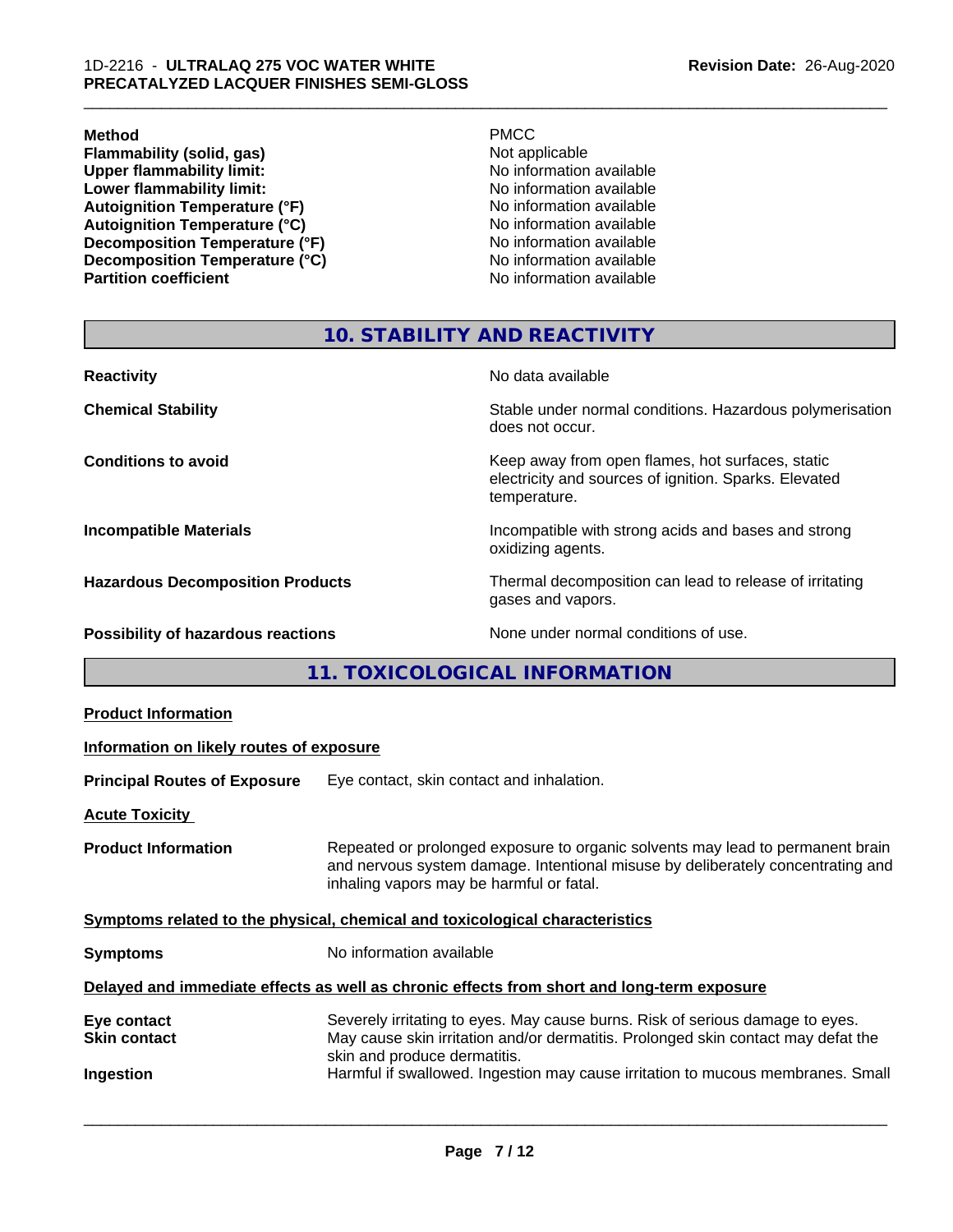|                                 | amounts of this product aspirated into the respiratory system during ingestion or<br>vomiting may cause mild to severe pulmonary injury, possibly progressing to<br>death.                                                       |
|---------------------------------|----------------------------------------------------------------------------------------------------------------------------------------------------------------------------------------------------------------------------------|
| <b>Inhalation</b>               | Harmful by inhalation. High vapor / aerosol concentrations are irritating to the<br>eyes, nose, throat and lungs and may cause headaches, dizziness, drowsiness,<br>unconsciousness, and other central nervous system effects.   |
| <b>Sensitization</b>            | No information available                                                                                                                                                                                                         |
| <b>Neurological Effects</b>     | No information available.                                                                                                                                                                                                        |
| <b>Mutagenic Effects</b>        | No information available.                                                                                                                                                                                                        |
| <b>Reproductive Effects</b>     | May damage fertility or the unborn child.                                                                                                                                                                                        |
| <b>Developmental Effects</b>    | No information available.                                                                                                                                                                                                        |
| <b>Target organ effects</b>     | No information available.                                                                                                                                                                                                        |
| <b>STOT - repeated exposure</b> | Causes damage to organs through prolonged or repeated exposure if inhaled,<br>May cause disorder and damage to the, liver, kidney, spleen, blood, Causes<br>damage to organs through prolonged or repeated exposure.             |
| <b>STOT - single exposure</b>   | May cause disorder and damage to the, Respiratory system, Central nervous<br>system.                                                                                                                                             |
| Other adverse effects           | No information available.                                                                                                                                                                                                        |
| <b>Aspiration Hazard</b>        | May be harmful if swallowed and enters airways. Small amounts of this product<br>aspirated into the respiratory system during ingestion or vomiting may cause mild<br>to severe pulmonary injury, possibly progressing to death. |

#### **Numerical measures of toxicity**

#### **The following values are calculated based on chapter 3.1 of the GHS document**

| <b>ATEmix (oral)</b>                 | 7396 mg/kg |
|--------------------------------------|------------|
| <b>ATEmix (dermal)</b>               | 3771 mg/kg |
| <b>ATEmix (inhalation-dust/mist)</b> | 50 ma/L    |
| <b>ATEmix (inhalation-vapor)</b>     | 835.1 mg/L |

#### **Component Information**

| Chemical name                        | Oral LD50            | Dermal LD50              | <b>Inhalation LC50</b>                |
|--------------------------------------|----------------------|--------------------------|---------------------------------------|
| Acetone<br>67-64-1                   | $= 5800$ mg/kg (Rat) | $> 15700$ mg/kg (Rabbit) | $=$ 50100 mg/m <sup>3</sup> (Rat) 8 h |
| 4-Chlorobenzotrifluoride<br>98-56-6  | $= 13$ g/kg (Rat)    | > 2 mL/kg (Rabbit)       | $= 33$ mg/L (Rat) 4 h                 |
| cellulose, nitrate<br>9004-70-0      | $5$ g/kg (Rat)       | $\blacksquare$           |                                       |
| Isobutyl alcohol<br>78-83-1          | $= 2460$ mg/kg (Rat) | $=$ 3400 mg/kg (Rabbit)  | $> 6.5$ mg/L (Rat) 4 h                |
| Soybean oil, epoxidized<br>8013-07-8 | $= 40$ g/kg (Rat)    | > 20 mL/kg (Rabbit)      |                                       |
| 2.6-Dimethyl-4-Heptanone<br>108-83-8 | $= 5750$ mg/kg (Rat) | $= 16$ g/kg (Rabbit)     | $> 2300$ ppm (Rat) 4 h                |
| Xylene<br>1330-20-7                  | $=$ 3500 mg/kg (Rat) | $>$ 4350 mg/kg (Rabbit)  | $= 29.08$ mg/L (Rat) 4 h              |
| Butyl benzyl phthalate<br>85-68-7    | $= 2330$ mg/kg (Rat) | $= 6700$ mg/kg (Rat)     | $> 6.7$ mg/L (Rat) 4 h                |
| Ethyl benzene<br>$100 - 41 - 4$      | $=$ 3500 mg/kg (Rat) | $= 15400$ mg/kg (Rabbit) | $= 17.4$ mg/L (Rat) 4 h               |

#### **Chronic Toxicity**

#### **Carcinogenicity**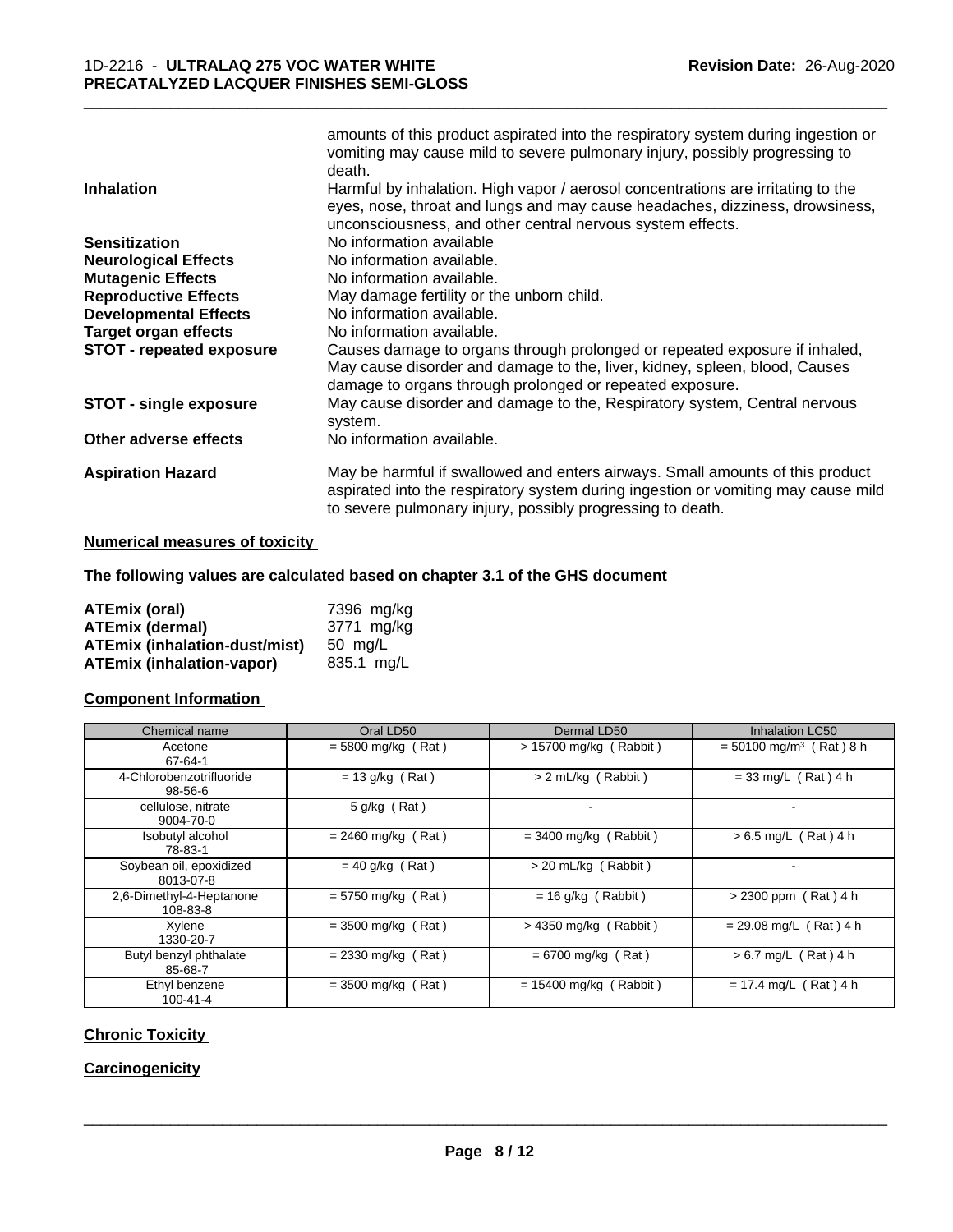*The information below indicateswhether each agency has listed any ingredient as a carcinogen:.*

| <b>Chemical name</b> | <b>IARC</b>               | <b>NTP</b> | OSHA   |
|----------------------|---------------------------|------------|--------|
|                      | .<br>2B<br>Possible Human |            | Listed |
| Ethyl<br>I benzene   | Carcinogen                |            |        |

#### **Legend**

IARC - International Agency for Research on Cancer NTP - National Toxicity Program OSHA - Occupational Safety & Health Administration

### **12. ECOLOGICAL INFORMATION**

#### **Ecotoxicity Effects**

The environmental impact of this product has not been fully investigated.

#### **Product Information**

#### **Acute Toxicity to Fish**

No information available

#### **Acute Toxicity to Aquatic Invertebrates**

No information available

#### **Acute Toxicity to Aquatic Plants**

No information available

#### **Persistence / Degradability**

No information available.

#### **Bioaccumulation**

There is no data for this product.

#### **Mobility in Environmental Media**

No information available.

#### **Ozone**

Not applicable

#### **Component Information**

#### **Acute Toxicity to Fish**

Acetone LC50: 8300 (Bluegill - 96 hr.) mg/L Xylene LC50: 13.5 mg/L (Rainbow Trout - 96 hr.) Ethyl benzene LC50: 12.1 mg/L (Fathead Minnow - 96 hr.)

#### **Acute Toxicity to Aquatic Invertebrates**

Acetone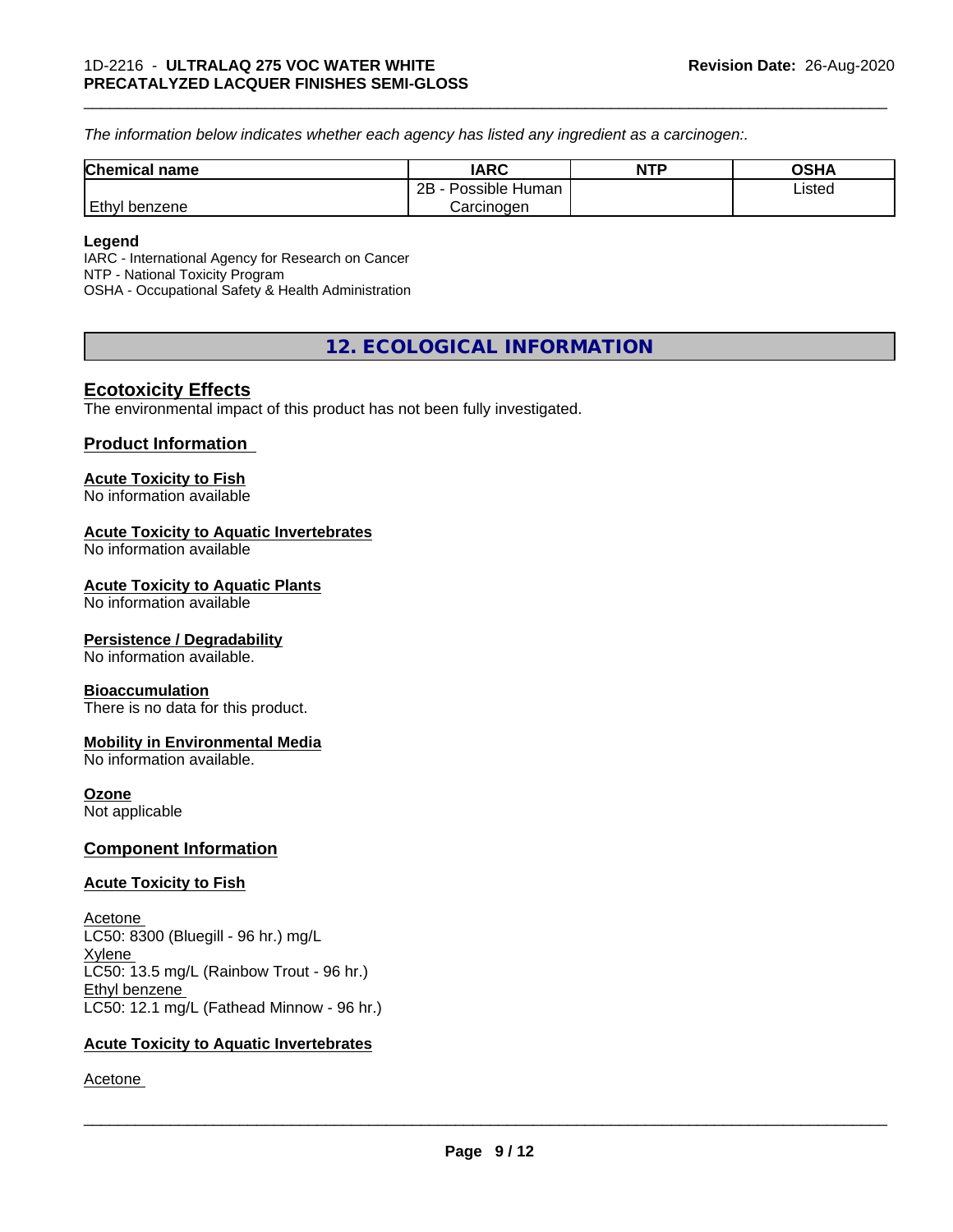EC50: 12600 mg/L (Daphnia magna - 48 hr.) Ethyl benzene EC50: 1.8 mg/L (Daphnia magna - 48 hr.)

#### **Acute Toxicity to Aquatic Plants**

#### Ethyl benzene

Г

EC50: 4.6 mg/L (Green algae (Scenedesmus subspicatus), 72 hrs.)

|                                | 13. DISPOSAL CONSIDERATIONS                                                                                                                                                                                               |
|--------------------------------|---------------------------------------------------------------------------------------------------------------------------------------------------------------------------------------------------------------------------|
| <b>Waste Disposal Method</b>   | Dispose of in accordance with federal, state, and local regulations. Local<br>requirements may vary, consult your sanitation department or state-designated<br>environmental protection agency for more disposal options. |
| <b>Empty Container Warning</b> | Emptied containers may retain product residue. Follow label warnings even after<br>container is emptied. Residual vapors may explode on ignition.                                                                         |

\_\_\_\_\_\_\_\_\_\_\_\_\_\_\_\_\_\_\_\_\_\_\_\_\_\_\_\_\_\_\_\_\_\_\_\_\_\_\_\_\_\_\_\_\_\_\_\_\_\_\_\_\_\_\_\_\_\_\_\_\_\_\_\_\_\_\_\_\_\_\_\_\_\_\_\_\_\_\_\_\_\_\_\_\_\_\_\_\_\_\_\_\_

**14. TRANSPORT INFORMATION**

| <b>DOT</b><br><b>Proper Shipping Name</b><br><b>Hazard class</b><br>UN-No.<br><b>Packing Group</b><br><b>Description</b> | <b>PAINT</b><br>3<br>UN1263<br>UN1263, PAINT, 3, II |
|--------------------------------------------------------------------------------------------------------------------------|-----------------------------------------------------|
| <b>ICAO/IATA</b>                                                                                                         | Contact the preparer for further information.       |
| <b>IMDG/IMO</b>                                                                                                          | Contact the preparer for further information.       |
|                                                                                                                          | 15. REGULATORY INFORMATION                          |

#### **International Inventories**

| <b>TSCA: United States</b> | Yes - All components are listed or exempt. |
|----------------------------|--------------------------------------------|
| <b>DSL: Canada</b>         | Yes - All components are listed or exempt. |

### **Federal Regulations**

| SARA 311/312 hazardous categorization |     |  |
|---------------------------------------|-----|--|
| Acute health hazard                   | Yes |  |
| Chronic Health Hazard                 | Yes |  |
| Fire hazard                           | Yes |  |
| Sudden release of pressure hazard     | No. |  |
| <b>Reactive Hazard</b>                | No  |  |

#### **SARA 313**

Section 313 of Title III of the Superfund Amendments and Reauthorization Act of 1986 (SARA). This product contains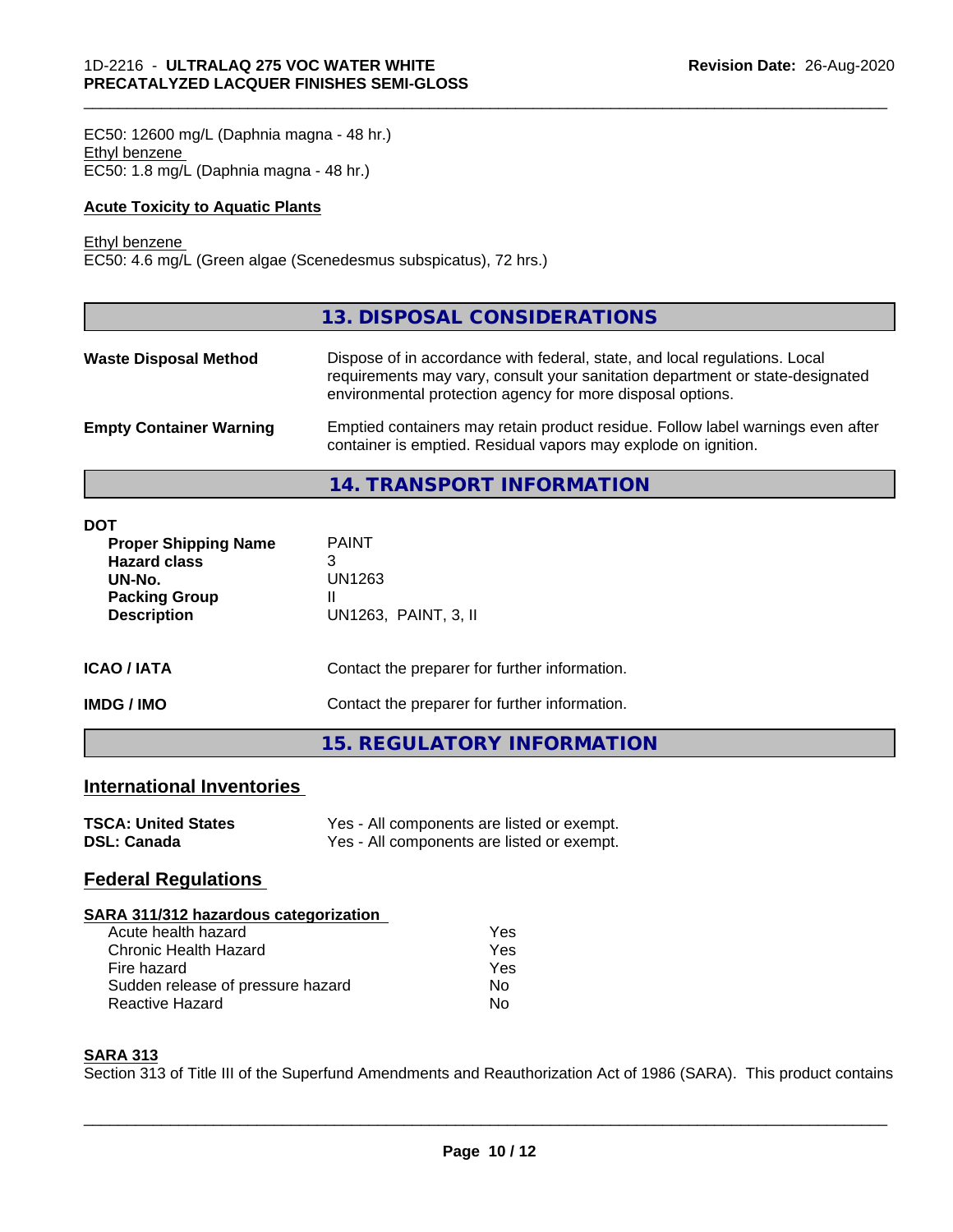a chemical or chemicals which are subject to the reporting requirements of the Act and Title 40 of the Code of Federal Regulations, Part 372:

| Chemical name | CAS No.   | Weight-%    | <b>CERCLA/SARA 313</b><br>(de minimis concentration) |
|---------------|-----------|-------------|------------------------------------------------------|
| Xylene        | 1330-20-7 | - 5         |                                                      |
| Ethyl benzene | 100-41-4  | $0.1 - 0.5$ |                                                      |

#### **Clean Air Act,Section 112 Hazardous Air Pollutants (HAPs) (see 40 CFR 61)** This product contains the following HAPs:

| <b>Chemical name</b> | CAS No.   | Weight-%    | <b>Hazardous Air Pollutant</b> |
|----------------------|-----------|-------------|--------------------------------|
|                      |           |             | (HAP)                          |
| Xvlene               | 1330-20-7 | 1 - 5       | ∟isted                         |
| Ethyl benzene        | 100-41-4  | $0.1 - 0.5$ | ∟isted                         |

#### **US State Regulations**

#### **California Proposition 65**

**AVIMARNING:** Cancer and Reproductive Harm– www.P65warnings.ca.gov

#### **State Right-to-Know**

| <b>Chemical name</b>     | <b>Massachusetts</b> | <b>New Jersey</b> | Pennsylvania |
|--------------------------|----------------------|-------------------|--------------|
| Acetone                  |                      |                   |              |
| 4-Chlorobenzotrifluoride |                      |                   |              |
| cellulose, nitrate       |                      |                   |              |
| Isobutyl alcohol         |                      |                   |              |
| 2,6-Dimethyl-4-Heptanone |                      |                   |              |
| Xvlene                   |                      |                   |              |
| Butyl benzyl phthalate   |                      |                   |              |
| Isopropyl alcohol        |                      |                   |              |

#### **Legend**

X - Listed

**16. OTHER INFORMATION**

**HMIS** - **Health:** 2\* **Flammability:** 3 **Reactivity:** 1 **PPE:** -

 $\overline{\phantom{a}}$  ,  $\overline{\phantom{a}}$  ,  $\overline{\phantom{a}}$  ,  $\overline{\phantom{a}}$  ,  $\overline{\phantom{a}}$  ,  $\overline{\phantom{a}}$  ,  $\overline{\phantom{a}}$  ,  $\overline{\phantom{a}}$  ,  $\overline{\phantom{a}}$  ,  $\overline{\phantom{a}}$  ,  $\overline{\phantom{a}}$  ,  $\overline{\phantom{a}}$  ,  $\overline{\phantom{a}}$  ,  $\overline{\phantom{a}}$  ,  $\overline{\phantom{a}}$  ,  $\overline{\phantom{a}}$ 

#### **HMIS Legend**

- 0 Minimal Hazard
- 1 Slight Hazard
- 2 Moderate Hazard
- 3 Serious Hazard
- 4 Severe Hazard
- \* Chronic Hazard

X - Consult your supervisor or S.O.P. for "Special" handling instructions.

*Note: The PPE rating has intentionally been left blank. Choose appropriate PPE that will protect employees from the hazards the material will present under the actual normal conditions of use.*